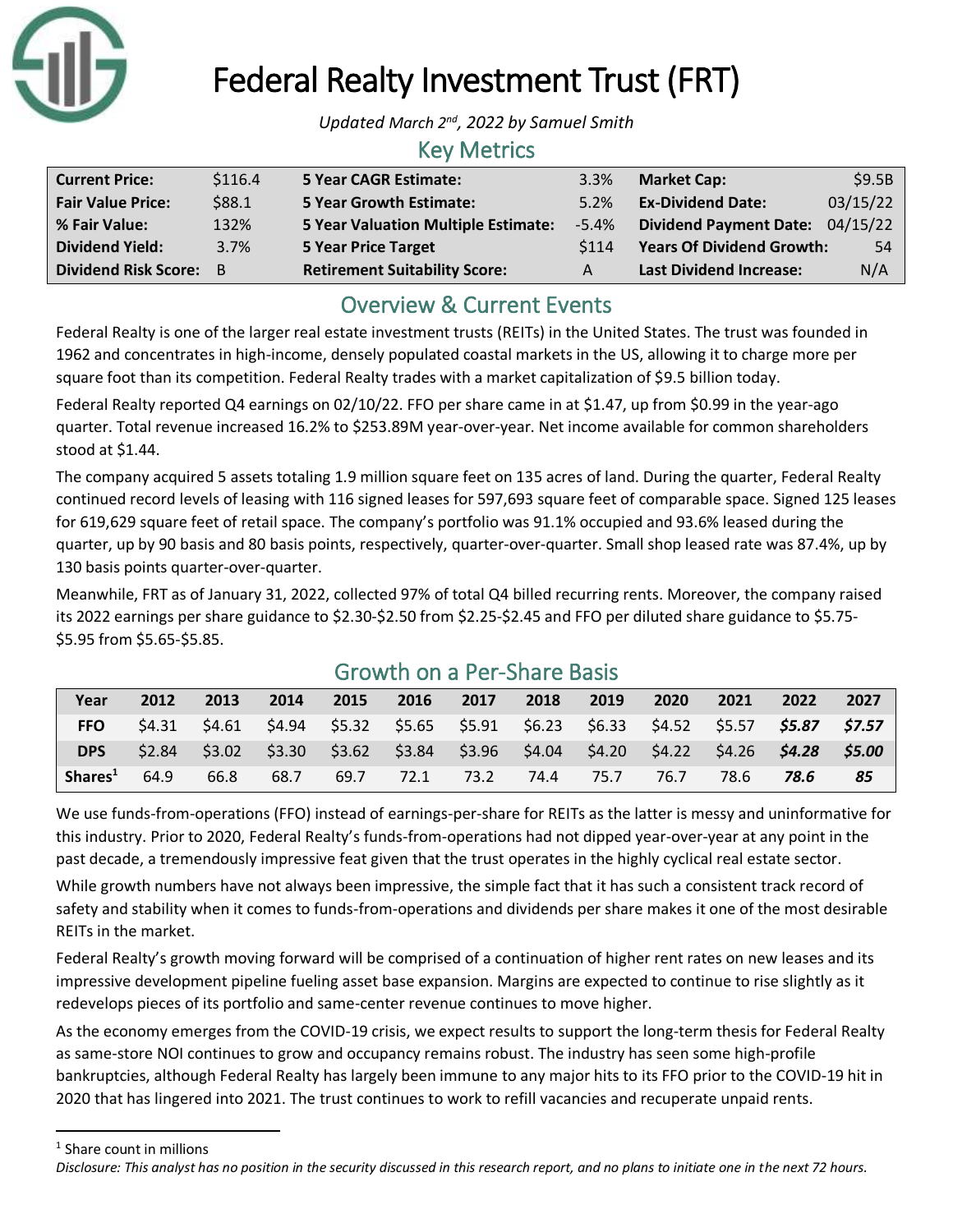

# Federal Realty Investment Trust (FRT)

#### Updated March 2<sup>nd</sup>, 2022 by Samuel Smith

Moving forward, we expect FFO/share to grow at a strong pace off its low COVID-induced base in 2020 and 2021. We also expect Federal Realty to continue increasing its streak of 54 consecutive years of dividend increases.

| <b>Valuation Analysis</b> |      |                |      |                |      |                 |      |         |      |      |            |             |
|---------------------------|------|----------------|------|----------------|------|-----------------|------|---------|------|------|------------|-------------|
| Year                      | 2012 | 2013           | 2014 | 2015           |      | 2016 2017       | 2018 | 2019    | 2020 | 2021 | <b>Now</b> | 2027        |
| Avg. P/FFO                |      | 23.6 24.3 27.8 |      | 27.2 27.0 22.9 |      |                 | 19.6 | 20.7    | 16.2 | 24.6 | 19.8       | <b>15.0</b> |
| Avg. Yld.                 | 2.8% | 2.8%           | 2.5% | 2.6%           | 2.5% | $3.0\%$ $3.3\%$ |      | $3.2\%$ | 5.8% | 3.3% | 3.7%       | 4.4%        |

#### Federal Realty's valuation now stands at 19.8 times our 2021 FFO estimate, well above our fair value estimate of 15 times FFO. As a result, we expect annual headwinds to total returns from margin compression over the next half decade.

### Safety, Quality, Competitive Advantage, & Recession Resiliency

| Year |  | 2012 2013 2014 2015 2016 2017 2018 2019 2020 2021 2022 2027          |  |  |  |  |  |
|------|--|----------------------------------------------------------------------|--|--|--|--|--|
|      |  | <b>Payout</b> 66% 68% 69% 72% 68% 69% 65% 66% 93% 82% <b>73% 66%</b> |  |  |  |  |  |

This year's payout ratio is much higher than it has been over its history. However, we believe that this is due to short term headwinds from COVID-19 and is not indicative of a long-term impairment of the business. Federal Realty's payout ratio has been pretty steady in the past decade, and we do not see that changing. The preferred mix of dividend payments as a percentage of FFO is two-thirds, and that is where we see the dividend in the coming years. Federal Realty's dividend payment is still considered moderately safe and should continue to be raised for many years to come.

Federal Realty's competitive advantages include its superior development pipeline, its focus on high-income, highdensity areas and its decades of experience in running a world-class REIT. These qualities allow it to perform admirably, and even grow through recessions, when some of its lesser peers struggle to keep the lights on.

## Final Thoughts & Recommendation

We are forecasting total annualized returns of 3.3% going forward. Federal Realty is a high-quality name that offers not only capital appreciation potential due to per share FFO growth, but a nice dividend yield as well. We rate the REIT as a Hold given that its growth pipeline and somewhat attractive dividend are largely offset by expected multiple contraction in the years to come.



## Total Return Breakdown by Year

#### [Click here to rate and review this research report. Your feedback is important to us.](https://suredividend.typeform.com/to/e7Q96E)

*Disclosure: This analyst has no position in the security discussed in this research report, and no plans to initiate one in the next 72 hours.*